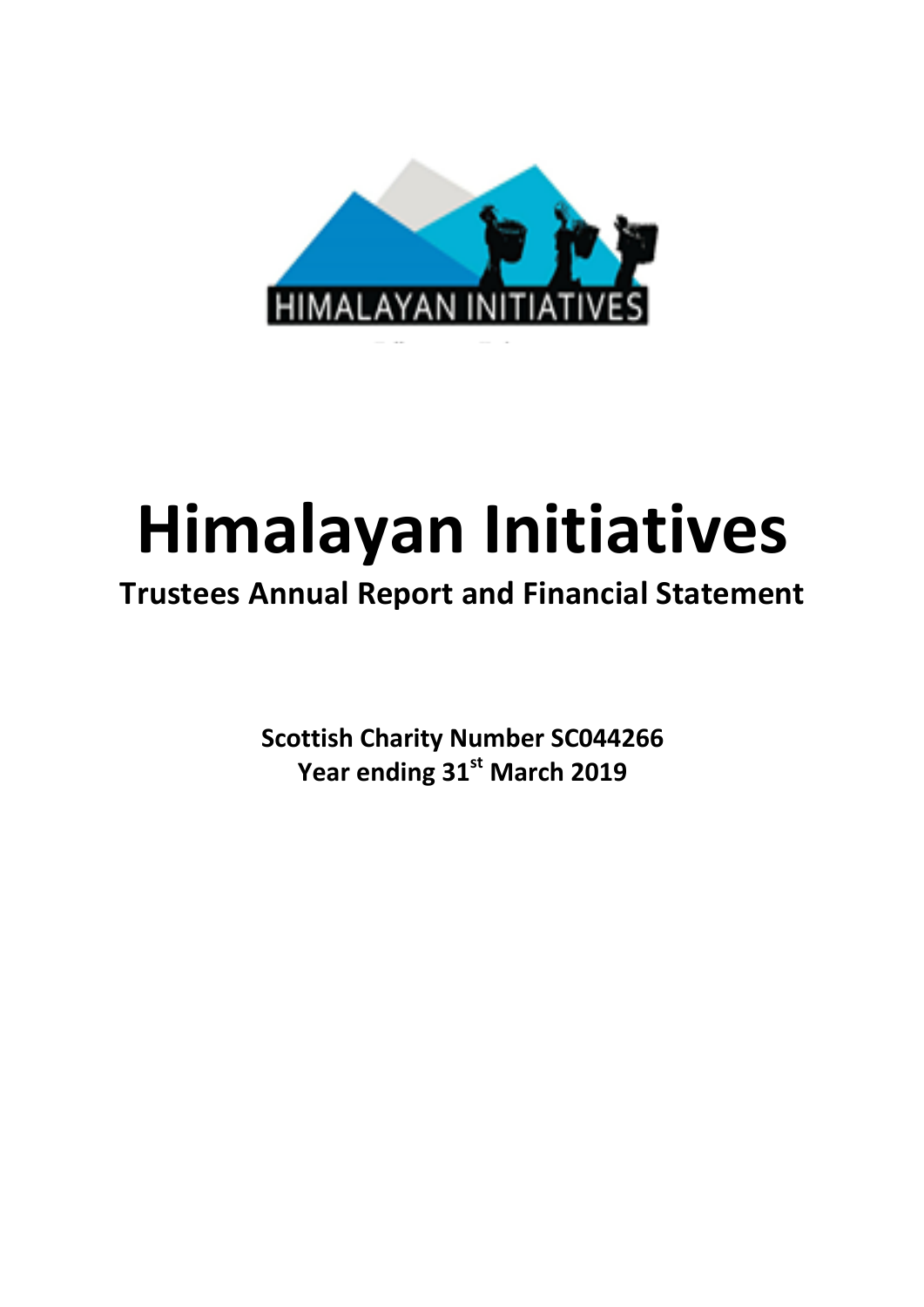Scottish Charity Number SC044266 Year ending 31<sup>st</sup> March 2019

**Trustees Annual Report Charity's principal contact and address Jane Lockyer.** Cluny Victoria Road Huntly Aberdeenshire

AB54 8AH

#### **Trustees**

Jane Lockyer Chairperson Rob Mackay **Secretary** Debbie Haefner Treasurer David Easton Carole-Ann Duff

#### **Independent Examiner**

Ann Traill ACIE Voluntary Action in Badenoch and Strathspey The Town House The Square Grantown on Spey PH36 3HF

#### **Governing Document**

Himalayan Initiatives is a charitable unincorporated association. It was founded by Dr David Easton and Dr Jane Lockyer. It is governed by its constitution.

#### **Recruitment policy**

All positions on the management committee are elected annually at the AGM. If the post of any officer or committee member falls vacant after the AGM the committee has the power to fill the vacancy.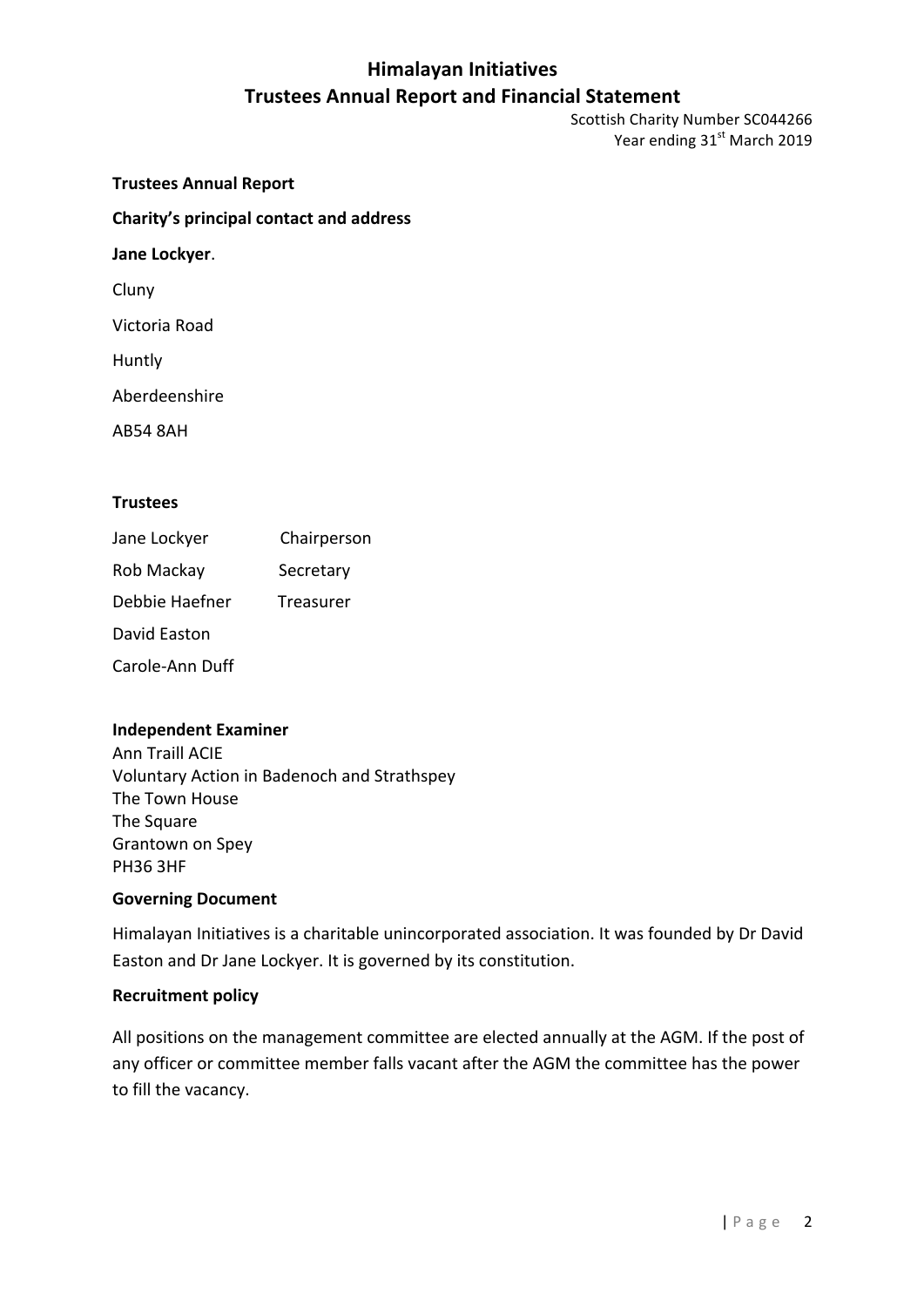Scottish Charity Number SC044266 Year ending 31<sup>st</sup> March 2019

#### **Trustees Annual report cont.**

#### **Charitable purpose**

Himalayan Initiatives works with others to help communities identify and implement sustainable development initiatives that aim to improve community wellbeing, resilience and self-determination. In Nepal, or as decided otherwise by the committee, to assist in, promote or encourage:

- a) the advancement of citizenship or community development
- b) The advancement of environmental protection or improvement
- c) The advancement of education
- d) The advancement of health
- e) The prevention or relief of poverty

#### **Activities and Achievements**

This year Himalayan Initiatives has continued to support the provision of improved metal cook stoves to disadvantaged communities in rural villages of the Himalayan foothills of Lower Solu Khumbu in North East Nepal. Working in close partnership with Nepal NGO Community Building for Sustainable Development and linking in with a Nepal Government scheme to access 30% subsidy on stove costs we have been able to provide a further 210 stoves. These were distributed last November in Bogle village (104 stoves) and Tumse village (106) stoves) during our Charity Trek. This brings the total number provided since the start of the project in 2014 to 774. On the basis of our evaluation undertaken in 2017, an average of 5 people benefit from the installation of each stove meaning that this year 1050 people, and overall some 3870, are benefiting through warmer, safer, smoke free homes with the health improvements this brings, combined with efficiencies in time and fuel use. Women are the main stove user 9 times out of 10 and therefore stand to benefit most.

Our support for Rukura school, Nele and Ajambari School, Jhareni continues with the funding of a teacher at each.

In response to community consultation in Mammerku, undertaken during our trek to the village in April 2018, a programme of training was organised. In February 2019 instruction in beekeeping was delivered  $-$  many of the participants already kept bees in the traditional way, often in hollowed out logs. Through the provision of modern hives and training, it is hoped that they will be equipped to produce honey on a more commercial basis. Mammerku lacks a health post, the nearest is 2-3 hours walk away, therefore first aid training and provision of first aid kits was a priority for villagers and these were also provided in February. Training in the craft of wild nettle cloth production had been requested by a small number of local Rai women. This is an important traditional skill at risk of being lost in this village, it also has potential for income generation so we were keen to support this by providing funding for training to be undertaken in May 2019.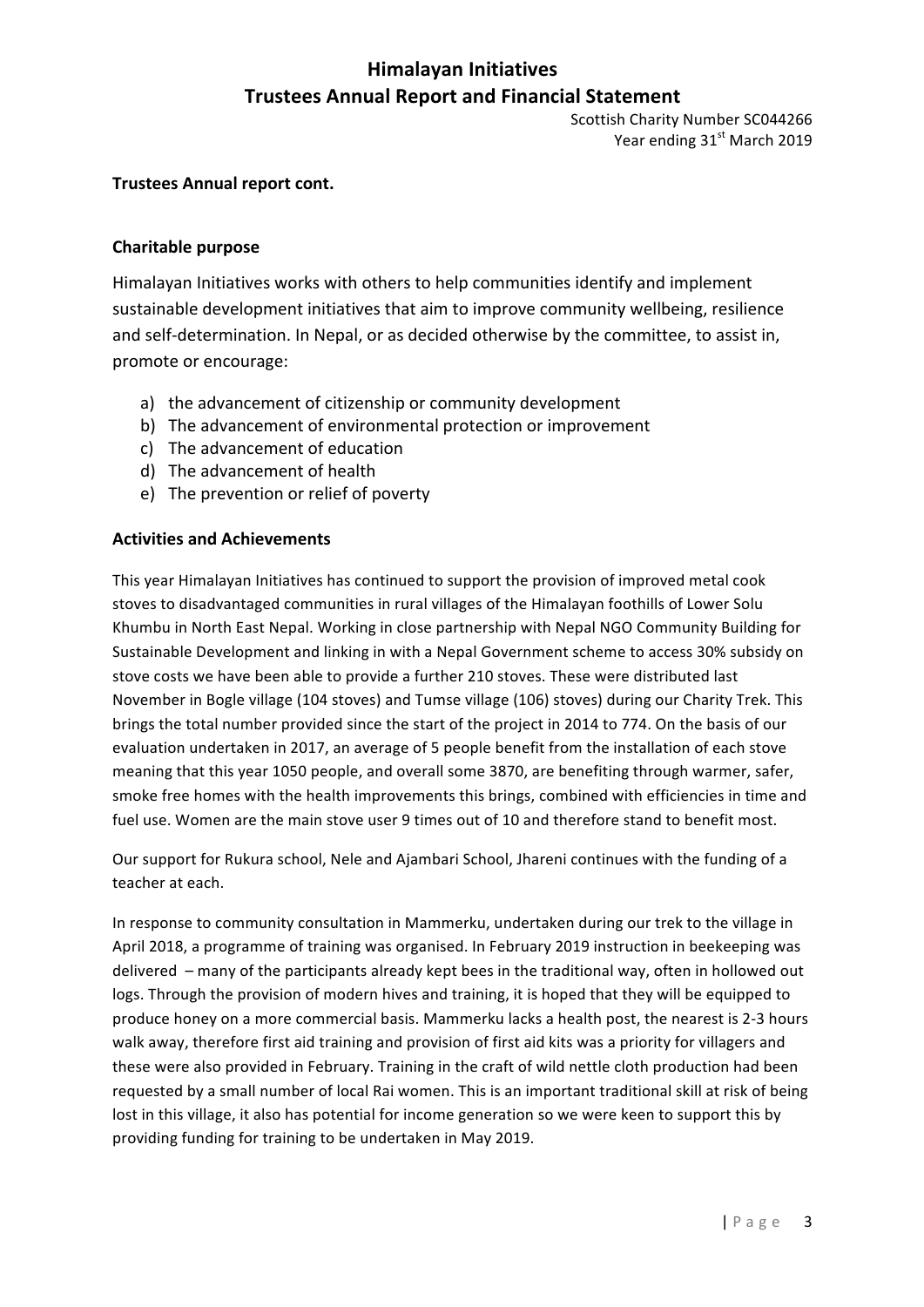Scottish Charity Number SC044266 Year ending 31<sup>st</sup> March 2019

#### **Trustees Annual report cont.**

Our charity trek to Pikey Peak and partner villages had only two participants this year (inc. one board member) after ill-health led to last minute cancellations. It was however a successful trek which included the distribution of stoves in Tumse and Bogle and opportunities to meet with local people and discuss local priorities.

Our main fundraising event was again our Pancake Tea which raised £1033

3 people undertook the Dundee Kiltwalk in aid of the charity raising £2572 through donations.

We are deeply appreciative to everyone in our local communities and beyond, for all the support and generosity received.

Looking to the future we recognise that much is changing in Nepal. In Lower Solu Khumbu as elsewhere in the country, road building continues apace, electricity becomes more widely available and local government and local budgets are strengthened. We will continue to work closely with Nepal NGO CBSD and with local communities to ensure our support is directed where it is most needed and most effective. The stove project continues to fulfil this remit as does support for health posts and schools all of which remain the top priorities for local people.

#### **Financial Review**

In this financial year expenditure exceeded income by £8200. The closing balance of £5943 means the charity is in a good position to continue its work.

#### **Restricted funds**

The restricted fund of  $£370$  for the stove project at the start of the year grew to  $£5370$ following a donation of £5000, also designated for stoves. These restricted funds were all spent on stoves during the year leaving no restricted funds at the end of the year.

#### **Reserve policy**

The trustees consider that the general unrestricted fund of £5943 will be sufficient to allow them to continue to operate.

Approved by the board of Trustees on……………………………………………… and signed on its behalf

**…………………………………………………….………………………………………… Chairperson**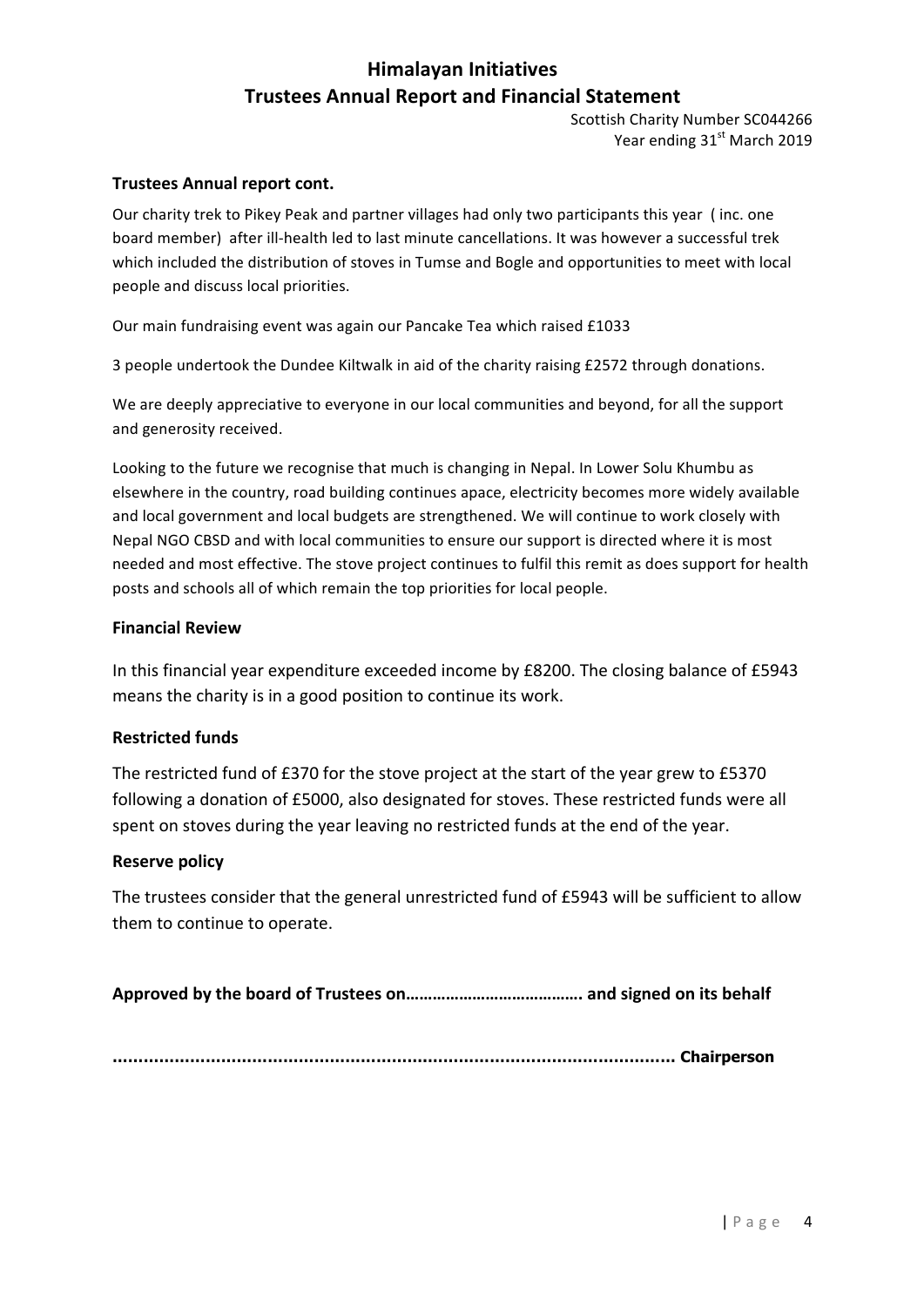Scottish Charity Number SC044266 Year ending 31<sup>st</sup> March 2019

### **Receipts and Payments Account**

## **Year ended 31st March 2019**

| <b>Receipts</b>       | <b>Unrestricted</b> | <b>Restricted</b> | <b>Totals</b><br>2019 | <b>Totals</b><br>2018 |
|-----------------------|---------------------|-------------------|-----------------------|-----------------------|
| Donations<br>note 1   | 4,918               | 5000              | 9918                  | 6184                  |
| Legacies              | 0                   |                   |                       | 0                     |
|                       |                     |                   |                       |                       |
| Grants                | 0                   |                   | O                     | 0                     |
| Fundraising<br>note 2 | 1093                |                   | 1093                  | 3098                  |
| Investment            | 3                   |                   | 3                     |                       |
|                       | 0                   |                   |                       |                       |
|                       | 0                   |                   | ი                     |                       |
|                       | 0                   |                   |                       |                       |
| <b>Total Receipts</b> | 6014                | 5000              | 11014                 | 9283                  |

| <b>Payments</b>                 | <b>Unrestricted</b> | <b>Restricted</b> | <b>Totals</b><br>2019 | <b>Totals</b><br>2018 |
|---------------------------------|---------------------|-------------------|-----------------------|-----------------------|
| Fundraising                     | 10                  |                   | 10                    | 223                   |
| <b>Gross Trading</b>            | 0                   |                   | 0                     |                       |
| <b>Investment costs</b>         | 0                   |                   | 0                     | 0                     |
| Payments relating to charitable |                     |                   |                       |                       |
| activities                      | 13230               | 5370              | 18600                 | 3000                  |
| <b>Grants/Donations</b>         | 0                   |                   |                       |                       |
| Other (bank charges)            | 100                 |                   | 100                   | 80                    |
| Insurance                       | 429                 |                   | 429                   | 446                   |
| Governance (Independent Exam)   | 75                  |                   | 75                    | 125                   |
|                                 |                     |                   |                       |                       |
| <b>Total Expenditure</b>        | 13844               | 5370              | 19214                 | 3874                  |
|                                 |                     |                   |                       |                       |
| <b>Net surplus/deficit</b>      | (7830)              | (370)             | (8200)                | 5409                  |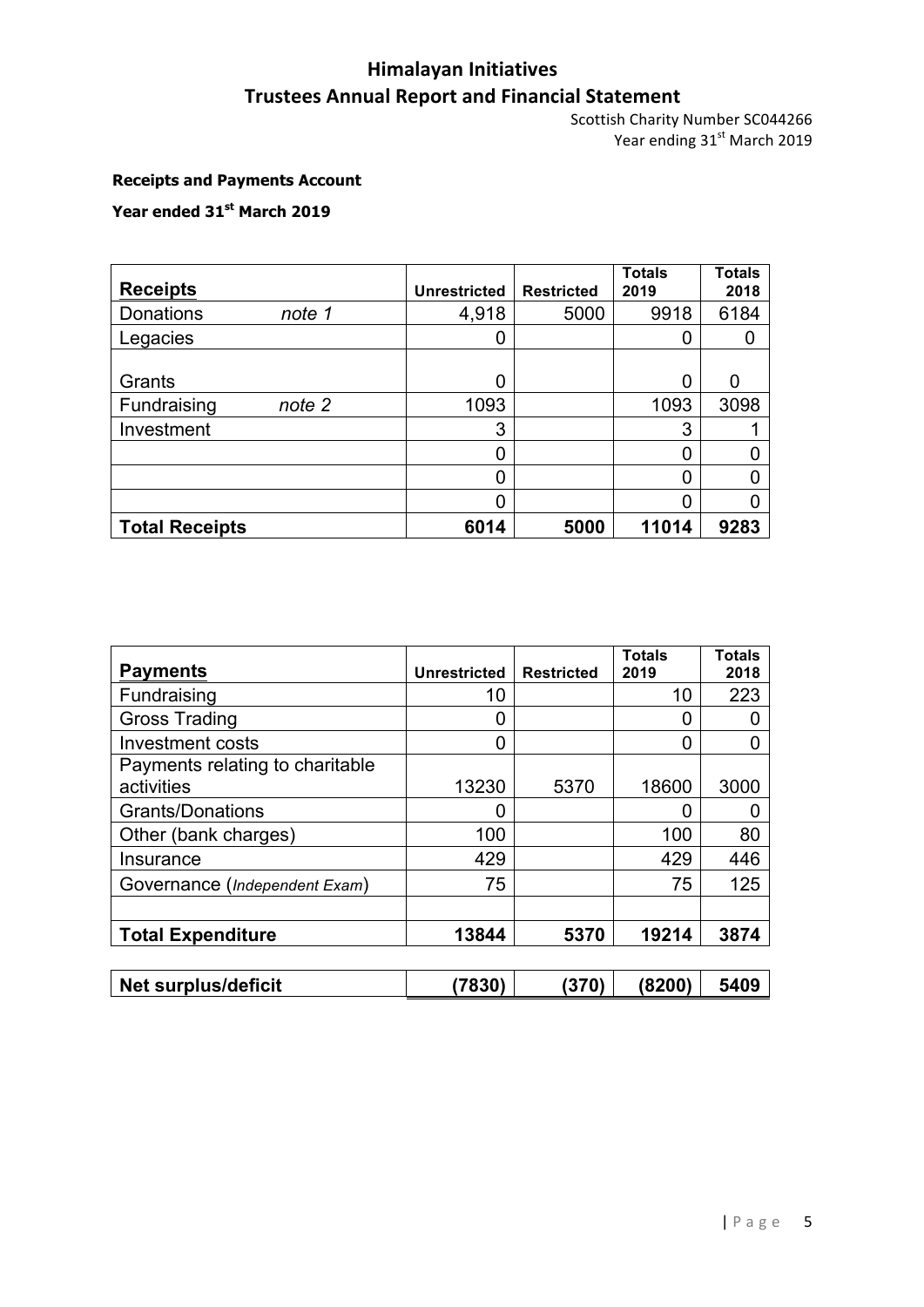Scottish Charity Number SC044266 Year ending 31<sup>st</sup> March 2019

#### **Statement of Balances as at 31st March 2019**

| <b>Statement of Balances</b> |                     |                   | <b>Totals</b> | <b>Totals</b> |
|------------------------------|---------------------|-------------------|---------------|---------------|
|                              | <b>Unrestricted</b> | <b>Restricted</b> | 2019          | 2018          |
| Cash at bank at start        |                     |                   |               |               |
| of year                      | 13,773              | 370               | 14,143        | 8,734         |
| Surplus/deficit for the      |                     |                   |               |               |
| year                         | (7,830)             | (370)             | (8, 200)      | 5,409         |
| <b>Total Receipts</b>        | 5,943               | 0                 | 5,943         | 14,143        |

#### **Liabilities**

Independent examination payment due Dec 2019 ……..

#### **Assets**

The organisation has funds underspent in Nepal which are designated for use

in the coming year £1015

#### **Notes to the accounts**

*Note 1* Donations have been received from a number of sources including:

An anonymous donation of £5000 toward the stove project

Donations through the Dundee Kiltwalk with 40% uplift by the Hunter Foundation total £2572

Ama Mundi donated profits from sales of Nepalese handicrafts £215

Ama Mundi profits of £1710 from sales of Nepalese crafts, inc. at Cluny Open House, Huntly Ethical Christmas Fayre and Strathyre Pop-up shop will be donated through the Aberdeen Kiltwalk in June 2019 and therefore do not appear in these accounts.

**Note 2** The fundraising events were a Pancake Tea and two talks given by Rob Mackay.

*Note 3* No trustees have received remunerations in this financial year other than out of pocket expenses.